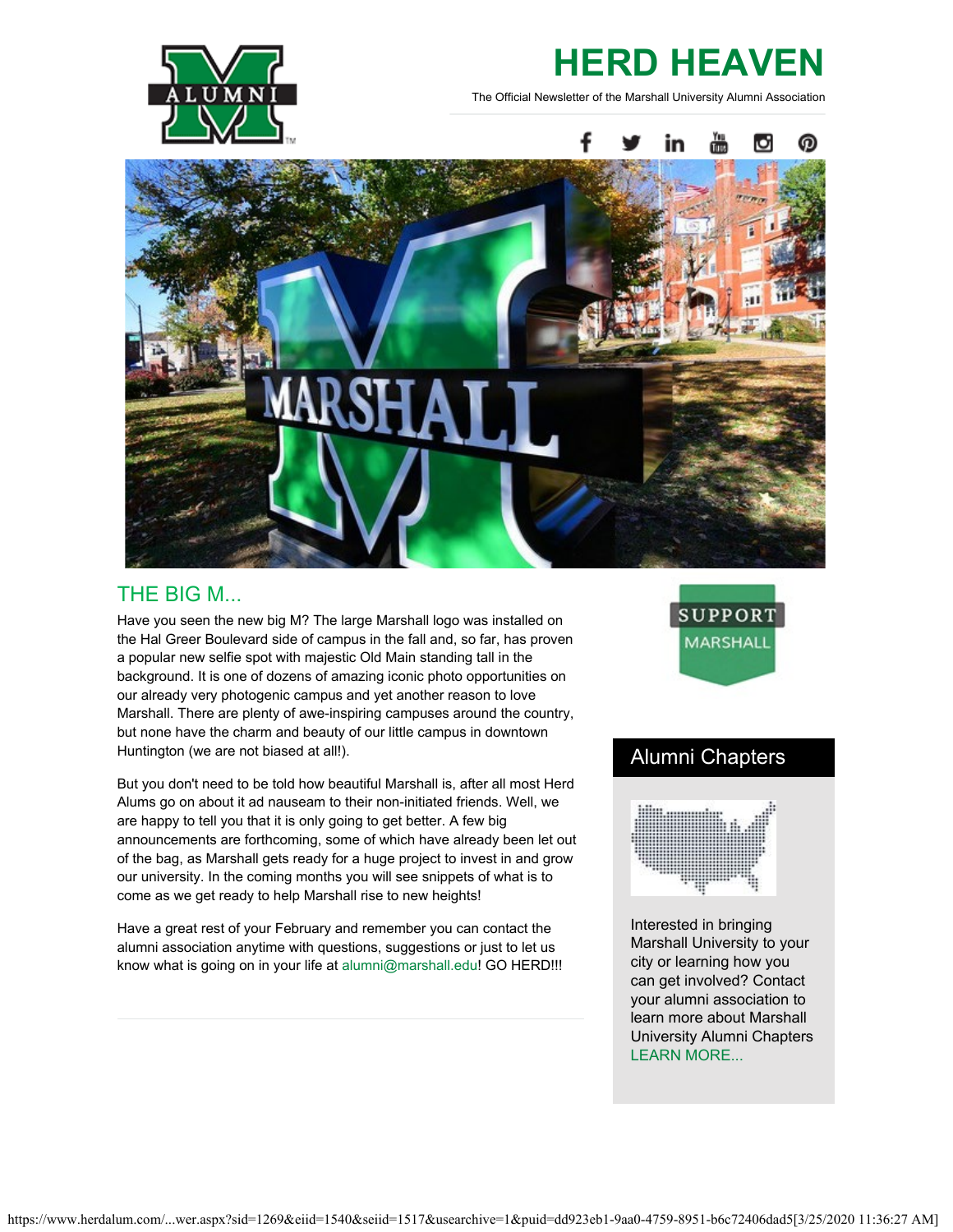

#### **MUAA ANNOUNCES 2019 ALUMNI AWARD RECIPIENTS**

The Marshall University Alumni Association has announced its 2019 class of alumni award recipients for the 82nd annual Alumni Awards Banquet set for Saturday, April 13 at 7 p.m. in the Don Morris Room.

Among the honorees is world-renowned physician Dr. David Allie who has been named Marshall University's Distinguished Alumni award recipient. Other major award winners include Mike Kirtner for Distinguished Service to Marshall University, Frankie Nowlin for Outstanding Community Achievement, Jennifer Owen for Young Alumni. These and many more will be honored at the awards banquet on April 13.

[READ MORE...](https://www.herdalum.com/s/1269/images/editor_documents/lc/herd_heaven/82nd_alumni_awards_banquet_release_wquotes.pdf)

# **Nationwide**®

## For your protecting what matters side.

Discover how Nationwide's suite of solutions can help protect your financial future.



## Alumni News





#### **TICKETS ON SALE NOW!**

Reserve your seat for the 82nd Alumni Awards Banquet on Saturday, April 13 at 7 p.m.! [GET](https://www.herdalum.com/s/1269/index.aspx?sid=1269&gid=1&pgid=429) [TICKETS](https://www.herdalum.com/s/1269/index.aspx?sid=1269&gid=1&pgid=429) or call (304) 696-3134.

#### **MARSHALL TAKES OVER DURING DAY AT CAPITOL**

Marshall University took center stage in January during the annual Day at the Capitol with a day full of activities, displays and even some impromptu singing! [CLICK HERE](https://www.facebook.com/watch/?v=1959688271007425) to take a look back at the event.

#### **FORMER MU STAR BARTRUM JOINS EAGLES**

Former Marshall University football player Mike Bartrum has accepted a position with the NFL's Philadelphia Eagles as an assistant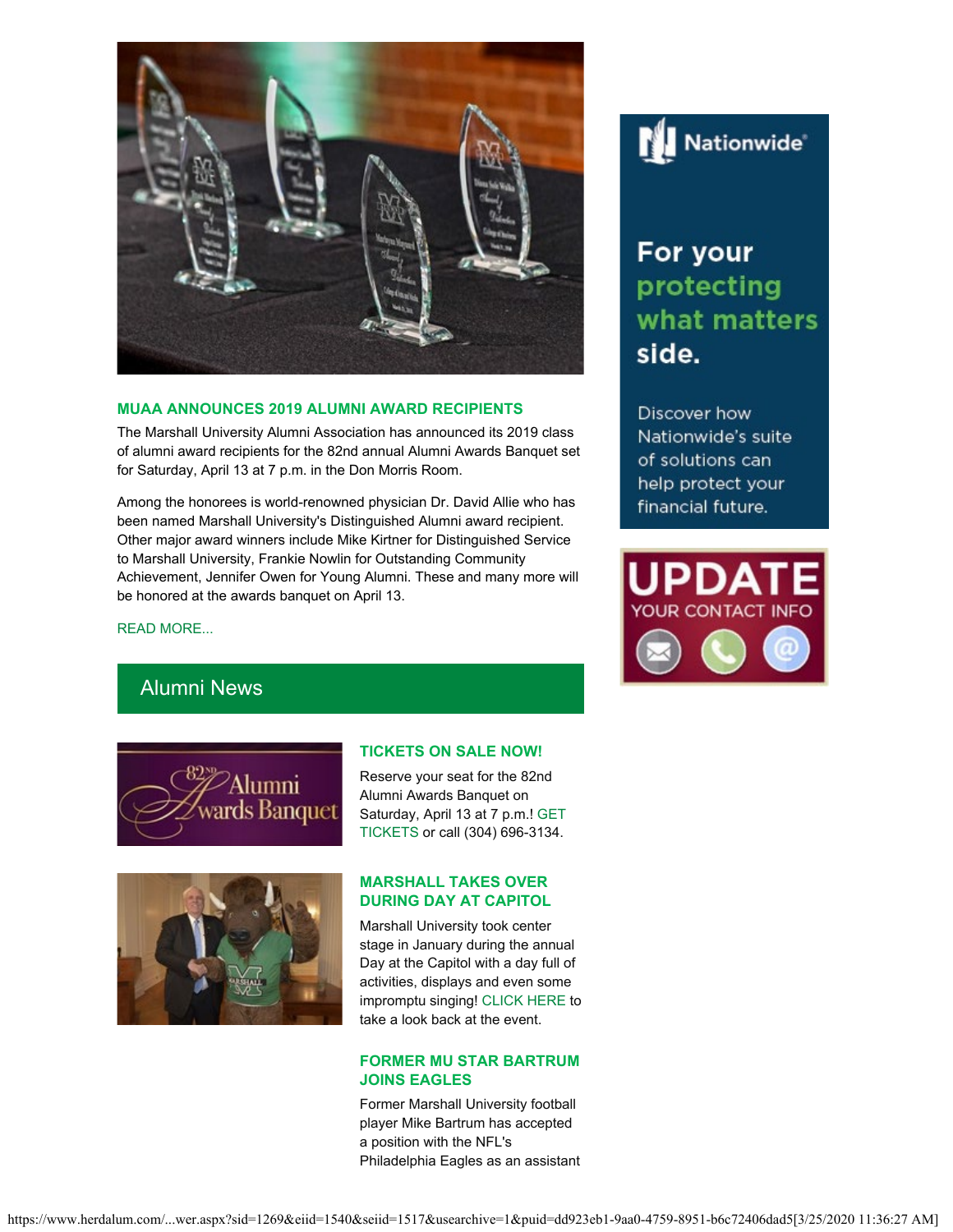





#### **MU ALUMNI NIGHT: HORNETS VS. ROCKETS**

Marshall alumni in the Charlotte area will host an alumni night at the Spectrum Center on Thurs. Feb. 27 as the Houston Rockets, led by Mike D'Antoni, battle the Charlotte Hornets. [CLICK HERE](https://groupmatics.events/event/Marshalluniversity6) to get tickets.

## Campus News



**CHEMISTRY DEPARTMENT CELEBRATES YEAR OF THE PERIODIC TABLE**

Marshall's Department of



**SPRING BREAK SCIENCE CAMP** Marshall's College of



**PROGRAM TO SCREEN STUDENT MOVIES**

The Marshall film studies



**MARSHALL PHYSICIANS NAMED TO TOP DOCTORS LIST** Fourteen

physicians from



www.htswr.com 3692 Rt. 60 E - Barboursville



## Upcoming Events



#### **STEVE MARTIN & MARTIN SHORT**

Huntington welcomes these legendary funnymen as part of the Marshall Artists Series... [LEARN MORE](https://www.marshall.edu/muartistseries/show?id=10)